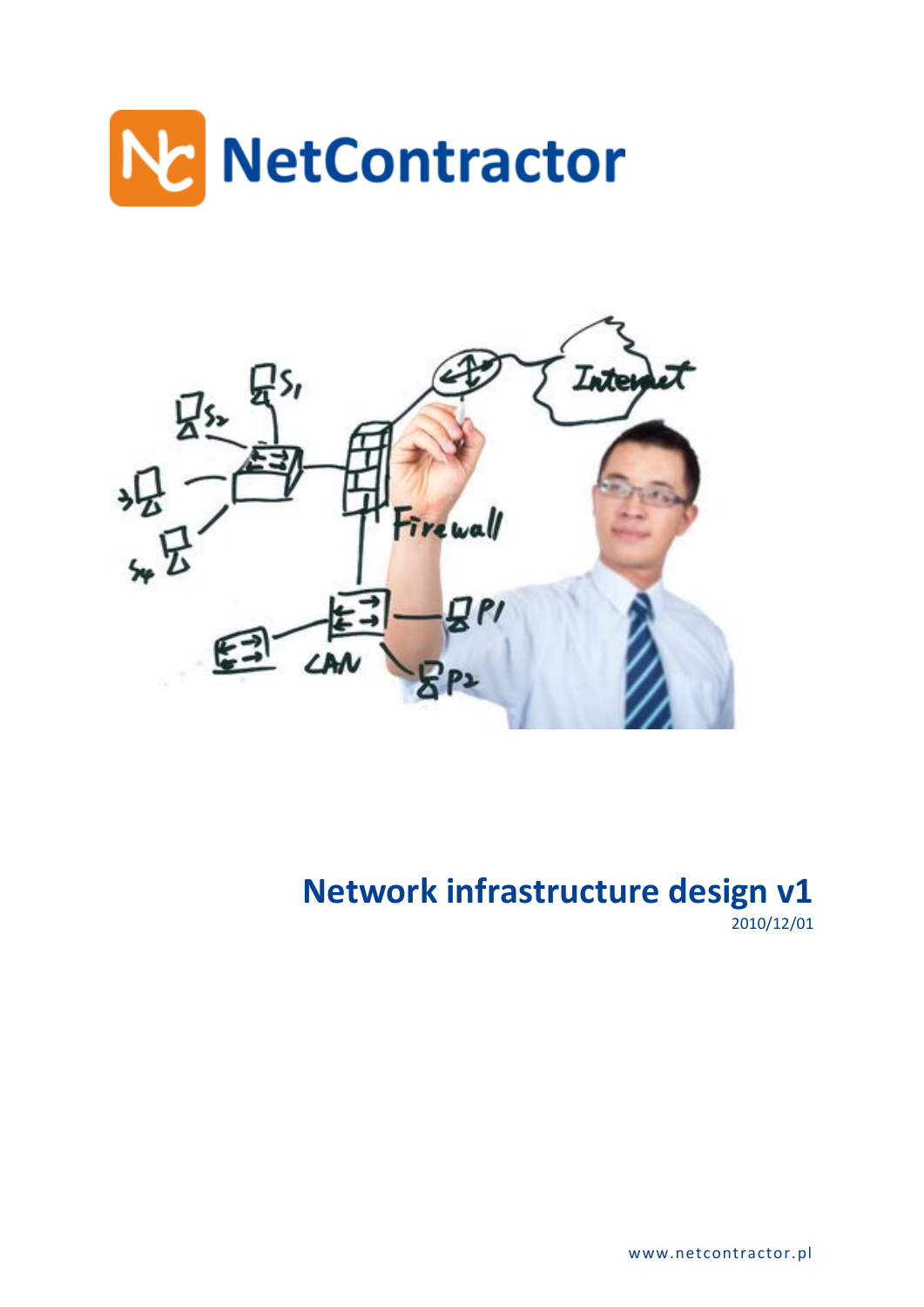# **Introduction**

The era of new technologies has provided practically unlimited possibilities of communication, regardless of place and time. Today, it is already hard to imagine a dynamically developing company without the support of modern technologies. Systems, applications and IT services effectively support our business, improving the efficiency, thus reducing the costs of operations. Along with the increasing importance of IT technologies in business, the principle of the weakest link in the case of IT systems is gaining particular significance. IT system is a complex environment of elements depending on one another. In order for it to play its part in 100%, it must be built on solid foundations which will allow to use it effectively.

# **Convergence of network services**

The trend of convergence of networks and services, as well as integration of applications with IP protocol have caused significant growth in the significance of network infrastructure for the purpose of optimal transmission of various types of data. Convergent network infrastructure should today support simultaneous transmission of critical business applications (e.g. transaction database systems, data repositories, e-mail), interactive data transmission (unified messages, IP telephony, video and video conferences), as well as transmissions of large quantities of backup data.

## **Network infrastructure design**

When designing convergent network infrastructure for our customers, we take into account 6 major factors. Infrastructure should be:

- Functional meeting business expectations
- Scalable enabling easy expansion at low financial expenses
- Available presenting constant network activity 24/7, 365 days a year
- Efficient performing optimal data transmission
- Manageable ensuring control of efficiency and detection of breakdowns, as well as simple management
- Economically effective ensuring availability of services, while maintaining low operating costs

## **Network services**

Network infrastructure should be a reflection of the specific nature of your business, focused on applications and services operating in it. The possibilities offered by the whole IT system are directly dependent on services offered by the network, therefore such an important role in building a complex system is played by the network foundation – convergent infrastructure.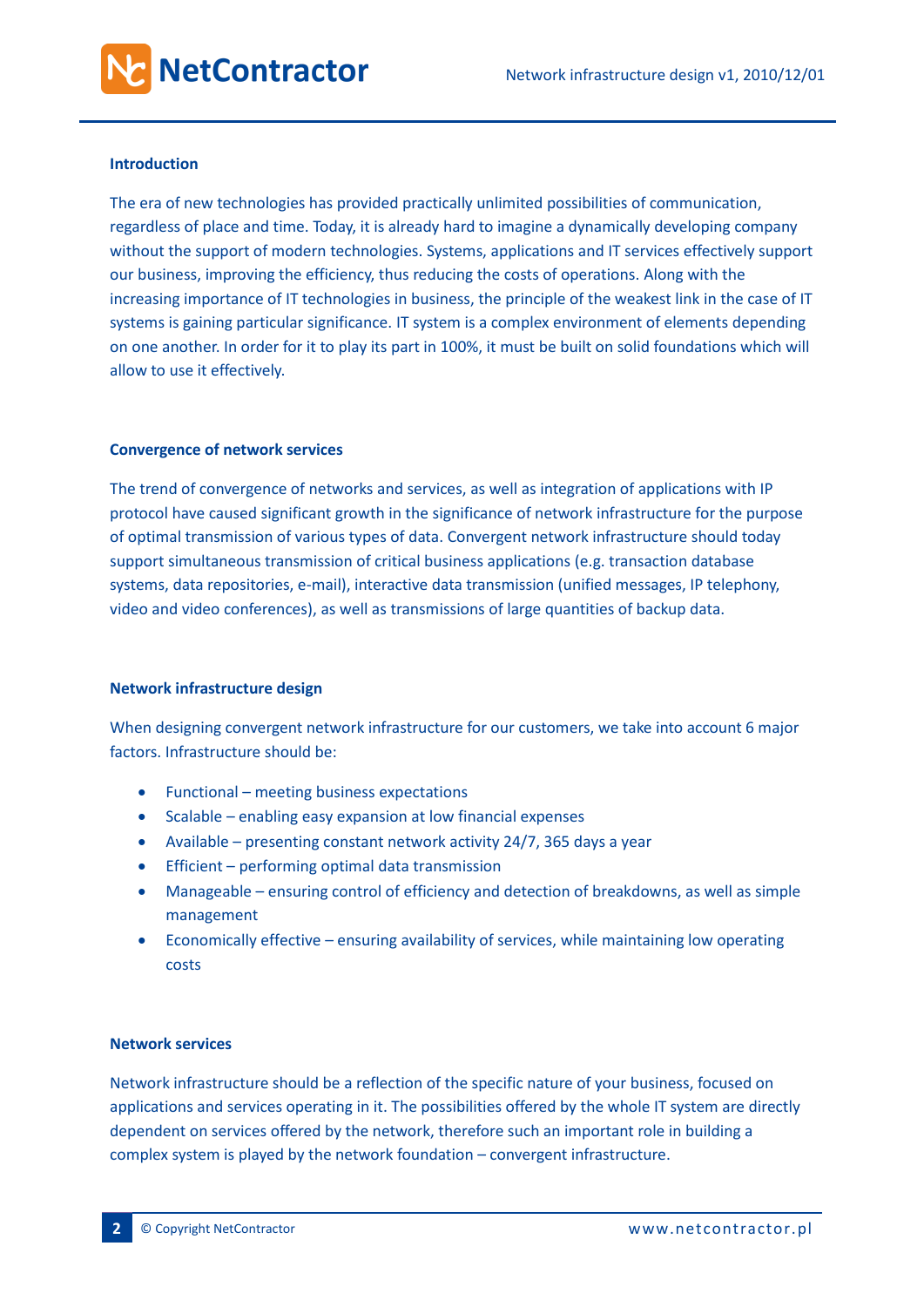Following services characterizing modern network infrastructure:

- Mobility availability of network systems regardless of place and time
- Safety safe access to data, policy and control of access to IT resources
- Efficiency optimization of the efficiency of infrastructures
- Convergence transmission of data, voice and video
- Pro ecology environmentally friendly

#### **Life cycle of network infrastructure and design**

Life cycle of network infrastructure can be described as a process and it is an important element of correct assessment, designing and optimization of infrastructure. Construction of an effective and stable IT system, its development, implementation of new applications and services requires a process approach for the purpose of analysis of the existing resources and the possibilities of implementation of a new solution. Integration of the present and future services in the network is a critical process for the preservation of stability and continuity of the entire system's operation, therefore such an important task is to identify the goals and limitations of the organization. The design process that we offer to our customers is based on a proven methodology, the purpose of which is to preserve a relevant decision-making process. Decision-making process in the course of network design is correlated with "the life cycle of network infrastructure", the characteristics of which provide optimal approach to designing. Application of a verified methodology allows to reduce the total cost of implementation and future maintenance of the entire system.

The following phases characterize the life cycle of network infrastructure:

- Analysis business recognition and identification of goals and limitations
- Planning initial analysis and planning of infrastructure
- Design preparation of the solution's concept
- Implementation network design implementation
- Operation network production period
- Optimization adaptation of the existing configuration to new needs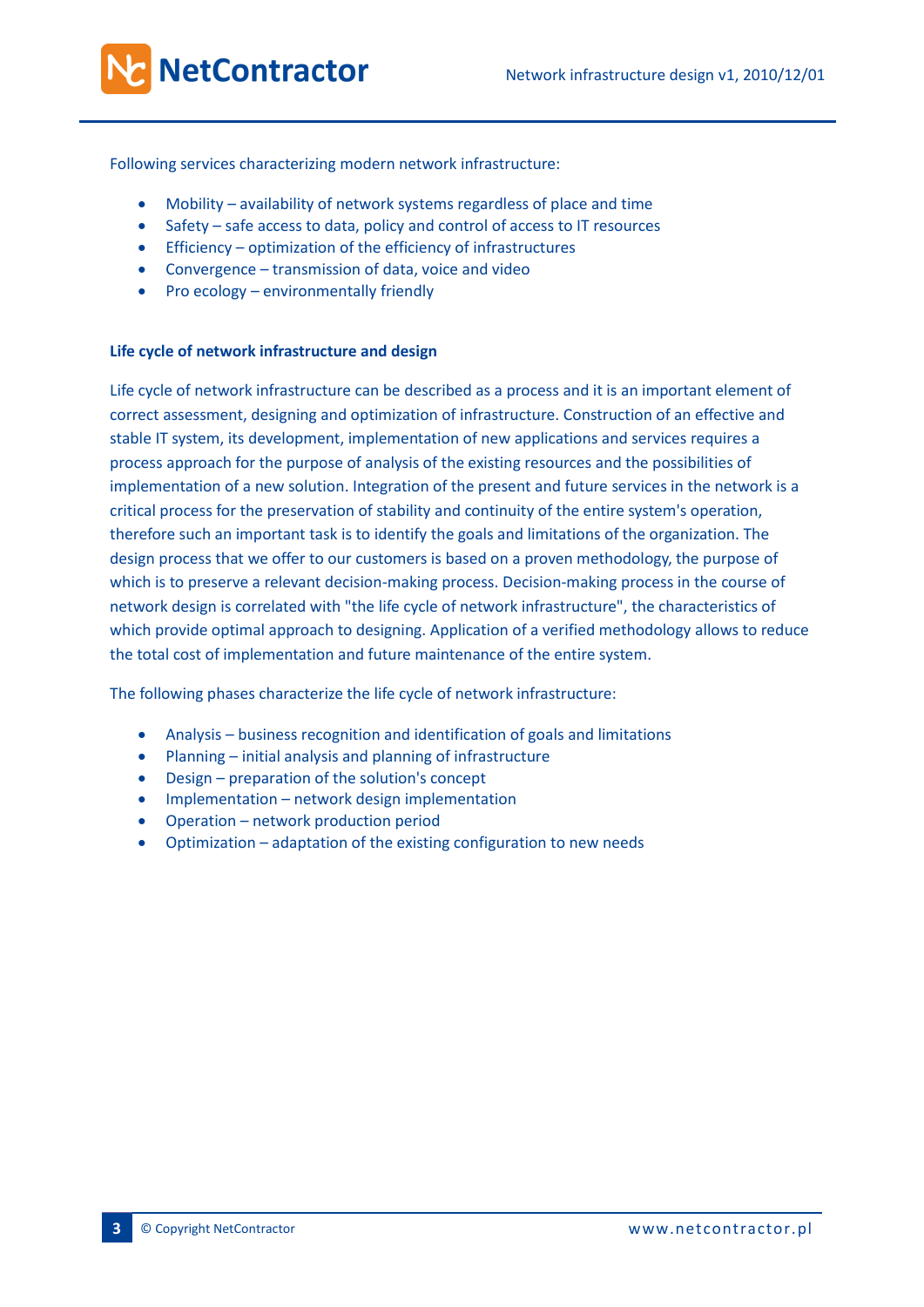

Network infrastructure lifecycle phases.

## **Methodology of infrastructure designing and integration of services**

Network infrastructure should reflect current and future business objectives, therefore, it must develop along with the organization and meet its new expectations. We pursue the process of infrastructure design and integration of services on the basis of the following methodology:

- Analysis of the specific nature of business
- Identification and analysis of requirements, objectives and business–technical limitations
- Network infrastructure design
- Implementation tests
- Implementation of solution
- Post-implementation network support

We start the process of designing infrastructure or network services from the analysis of the specific nature of our customer's business, identification of objectives, expectations and plans concerning the IT system. We identify business and technical limitations as well as potential impact on the implementation of the assumed requirements.

We identify present resources and analyse their influence on goals implementation. We create tasks, set areas of responsibility as well as critical points and elements required for the project implementation.

In the design phase we create a detailed design on the basis of prior analysis of requirements and business – technical limitations. We start designing from preparation of the initial concept of infrastructure in which we present the solution, options of active and/or passive elements as well as protocols and functionality that will allow us to implement the set goals.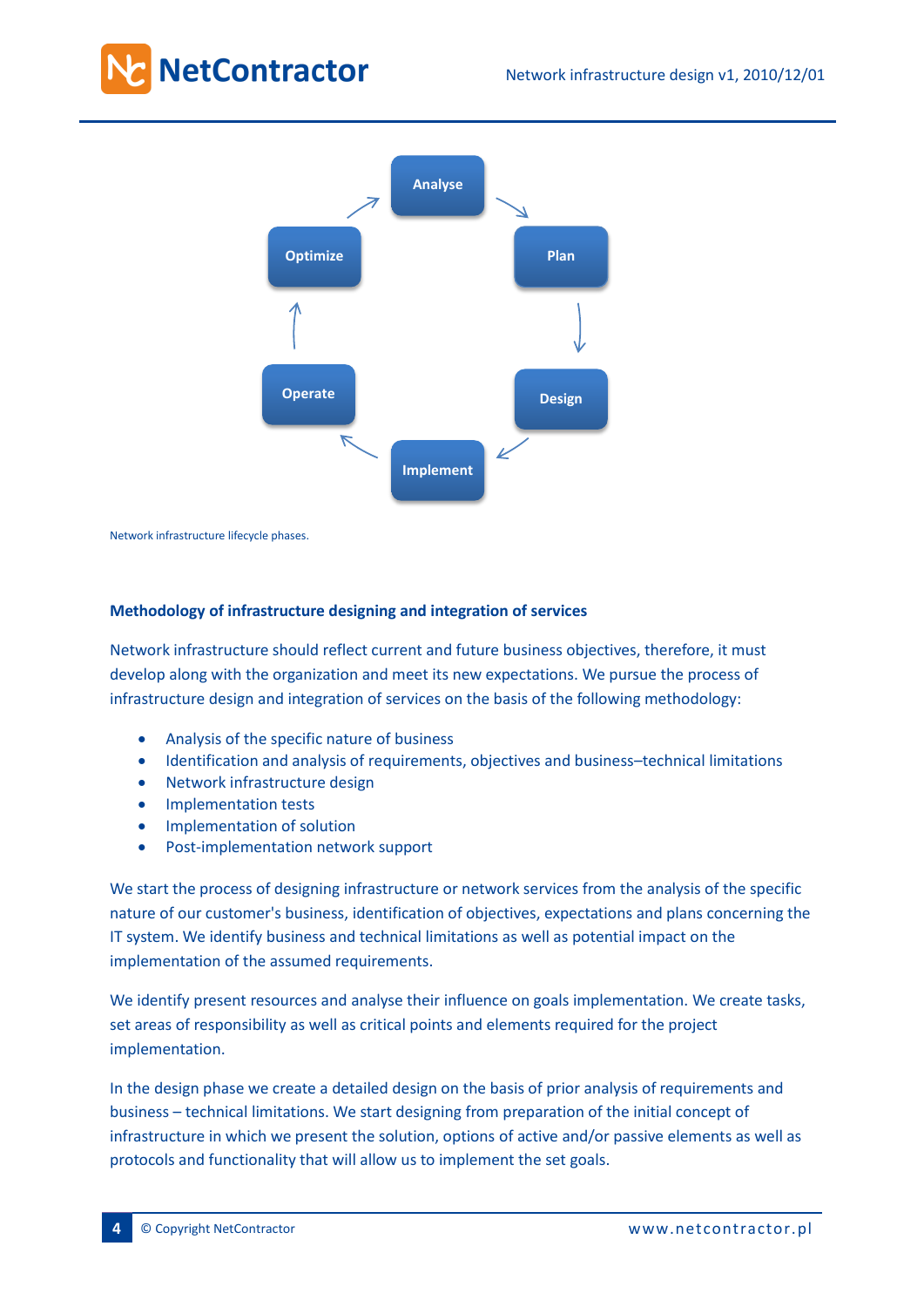The design process is consulted on a current basis with our customer for the purpose of acceptance of the suggested solutions. The accepted concept is the foundation, the high level design, which is then developed in detail by our architects. A detailed design is the basis for the phase of implementation.

After the design acceptance the implementation phase begins, where we implement the solution in accordance with the assumptions and schedule of the design. The purpose of implementation is to integrate new services and network elements with the existing infrastructure, maintaining full productivity of the entire IT system.

Every implementation and integration with production infrastructure is preceded by the phase of implementation tests and the process of commissioning of particular elements of the project.

Post-implementation period is a very important element of the whole process of designing and implementation, which provides customers with full support for the implemented solution, which minimizes business risk. In the post-implementation period we support our customers and monitor the condition of operation of the newly designed system elements.

## **Network solutions, services and technologies**

Under our competences we offer designing of the following network solutions:

- LAN/MAN/WAN/Campus networks
- VPN Networks
- Wireless networks
- Multicast networks
- IP telephony

Network infrastructure is a dynamic environment evolving along with the development of the organization and changing business needs. Growth in demand for a band, current reconfigurations, uncontrolled implementations of new services and applications may result in destabilization of the entire network system. Constantly developing Internet hazards have a strong impact on preservation of safe data transmission. Continuous analysis, audit and optimization of infrastructure, services and procedures is an important factor which will make it possible to preserve the stability of network operation and to keep business productivity.

In order to fulfill the aforementioned challenges, we offer the following optimization options:

- Optimization of routing protocols
- Designing high availability of services
- Guarantee of the Quality of Services (QoS)
- Network security
- **•** Identification of IP Service Level Agreement levels
- Services supporting network management
- Network capacity management
- Optimization of network management procedures